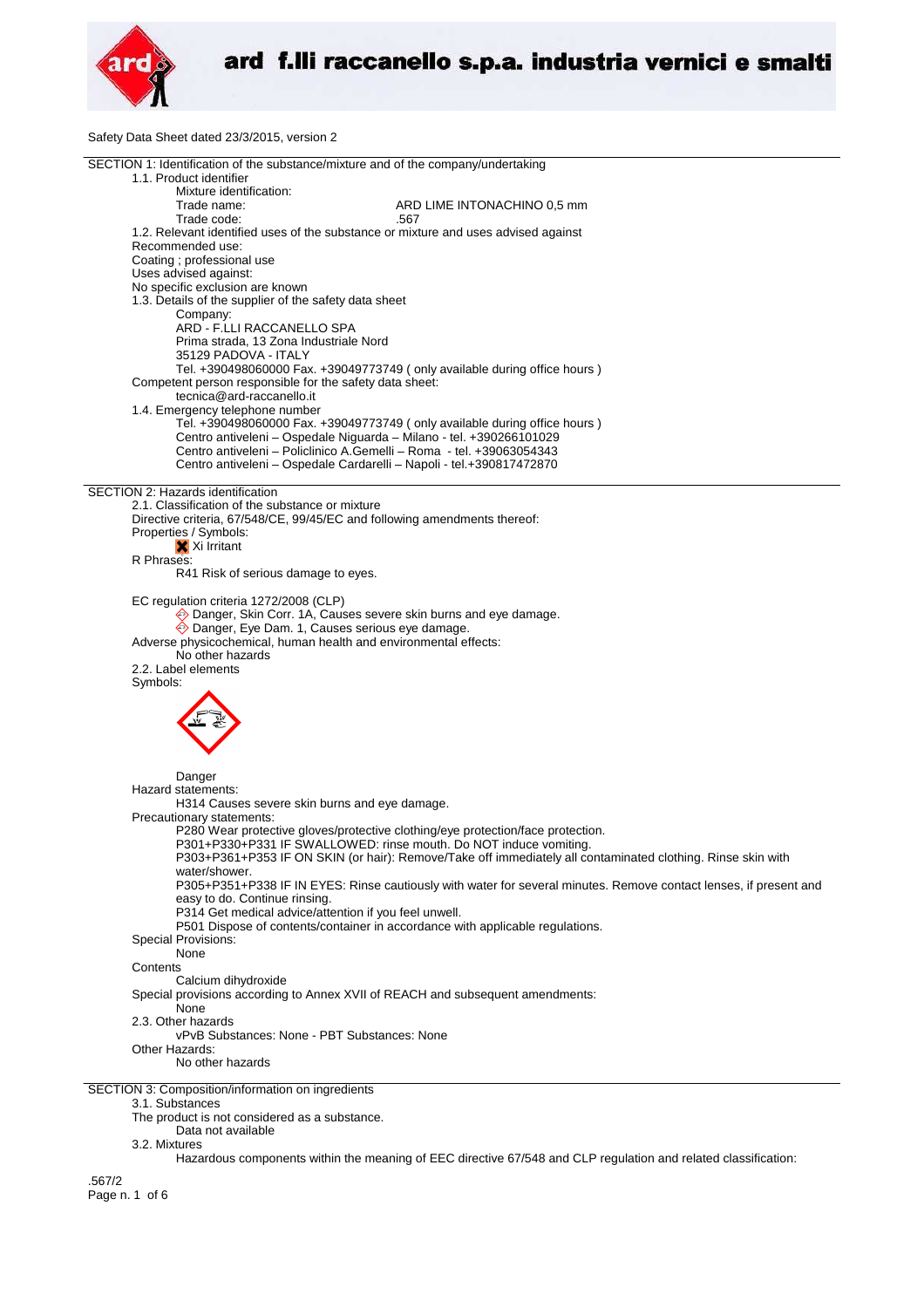Safety Data Sheet

12% - 15% Calcium dihydroxide

REACH No.: 01-2119475151-45, CAS: 1305-62-0, EC: 216-173-3

Xi; R38-37-41

- 3.2/2 Skin Irrit. 2 H315
- 3.3/1 Eye Dam. 1 H318
- 3.8/3 STOT SE 3 H335

| <b>SECTION 4: First aid measures</b>                                                                                   |  |  |  |  |
|------------------------------------------------------------------------------------------------------------------------|--|--|--|--|
| 4.1. Description of first aid measures                                                                                 |  |  |  |  |
| In case of skin contact:                                                                                               |  |  |  |  |
| Immediately take off all contaminated clothing.                                                                        |  |  |  |  |
| Areas of the body that have - or are only even suspected of having - come into contact with the product must be rinsed |  |  |  |  |
| immediately with plenty of running water and possibly with soap.                                                       |  |  |  |  |
| In case of eyes contact:                                                                                               |  |  |  |  |
| Rinse with water with the eyelids open, then consult an ophthalmologist immediately.                                   |  |  |  |  |
| Protect uninjured eye.<br>In case of Ingestion:                                                                        |  |  |  |  |
| Do not under any circumstances induce vomiting. OBTAIN A MEDICAL EXAMINATION IMMEDIATELY.                              |  |  |  |  |
| In case of Inhalation:                                                                                                 |  |  |  |  |
| Remove casualty to fresh air and keep warm and at rest.                                                                |  |  |  |  |
| 4.2. Most important symptoms and effects, both acute and delayed                                                       |  |  |  |  |
| Impairment of vision                                                                                                   |  |  |  |  |
| Irritation of the eyes and/or skin                                                                                     |  |  |  |  |
| 4.3. Indication of any immediate medical attention and special treatment needed                                        |  |  |  |  |
| In case of accident or unwellness, seek medical advice immediately (show directions for use or safety data sheet if    |  |  |  |  |
| possible).                                                                                                             |  |  |  |  |
| Treatment:<br>Treat symptomatically.                                                                                   |  |  |  |  |
|                                                                                                                        |  |  |  |  |
| <b>SECTION 5: Firefighting measures</b>                                                                                |  |  |  |  |
| 5.1. Extinguishing media                                                                                               |  |  |  |  |
| Suitable extinguishing media:                                                                                          |  |  |  |  |
| Irrelevant, the product is not flammable.                                                                              |  |  |  |  |
| Extinguishing media which must not be used for safety reasons:                                                         |  |  |  |  |
| None in particular.                                                                                                    |  |  |  |  |
| 5.2. Special hazards arising from the substance or mixture                                                             |  |  |  |  |
| May produce toxic fumes of carbon monoxide if burning.                                                                 |  |  |  |  |
| Do not inhale explosion and combustion gases.<br>5.3. Advice for firefighters                                          |  |  |  |  |
| Use suitable breathing apparatus.                                                                                      |  |  |  |  |
| Collect contaminated fire extinguishing water separately. This must not be discharged into drains.                     |  |  |  |  |
| Move undamaged containers from immediate hazard area if it can be done safely.                                         |  |  |  |  |
|                                                                                                                        |  |  |  |  |
| <b>SECTION 6: Accidental release measures</b>                                                                          |  |  |  |  |
| 6.1. Personal precautions, protective equipment and emergency procedures                                               |  |  |  |  |
| Wear personal protection equipment.                                                                                    |  |  |  |  |
| Remove persons to safety.<br>See protective measures under point 7 and 8.                                              |  |  |  |  |
| 6.2. Environmental precautions                                                                                         |  |  |  |  |
| Do not allow to enter into soil/subsoil. Do not allow to enter into surface water or drains.                           |  |  |  |  |
| Retain contaminated washing water and dispose it.                                                                      |  |  |  |  |
| In case of gas escape or of entry into waterways, soil or drains, inform the responsible authorities.                  |  |  |  |  |
| 6.3. Methods and material for containment and cleaning up                                                              |  |  |  |  |
| Suitable material for taking up: absorbing material, organic, sand.                                                    |  |  |  |  |
| Wash with plenty of water.                                                                                             |  |  |  |  |
| 6.4. Reference to other sections                                                                                       |  |  |  |  |
| See also section 8 and 13                                                                                              |  |  |  |  |
| SECTION 7: Handling and storage                                                                                        |  |  |  |  |
| 7.1. Precautions for safe handling                                                                                     |  |  |  |  |
| Avoid contact with skin and eyes, inhalation of vapours and mists.                                                     |  |  |  |  |
| Exercise the greatest care when handling or opening the container.                                                     |  |  |  |  |
| Don't use empty container before they have been cleaned.                                                               |  |  |  |  |
| Contamined clothing should be changed before entering eating areas.                                                    |  |  |  |  |
| Do not eat or drink while working.                                                                                     |  |  |  |  |
| See also section 8 for recommended protective equipment.                                                               |  |  |  |  |
| 7.2. Conditions for safe storage, including any incompatibilities<br>Keep away from food, drink and feed.              |  |  |  |  |
| Incompatible materials:                                                                                                |  |  |  |  |
| None in particular.                                                                                                    |  |  |  |  |
| Instructions as regards storage premises:                                                                              |  |  |  |  |
| Adequately ventilated premises.                                                                                        |  |  |  |  |
| 7.3. Specific end use(s)                                                                                               |  |  |  |  |

None in particular

SECTION 8: Exposure controls/personal protection

.567/2 Page n. 2 of 6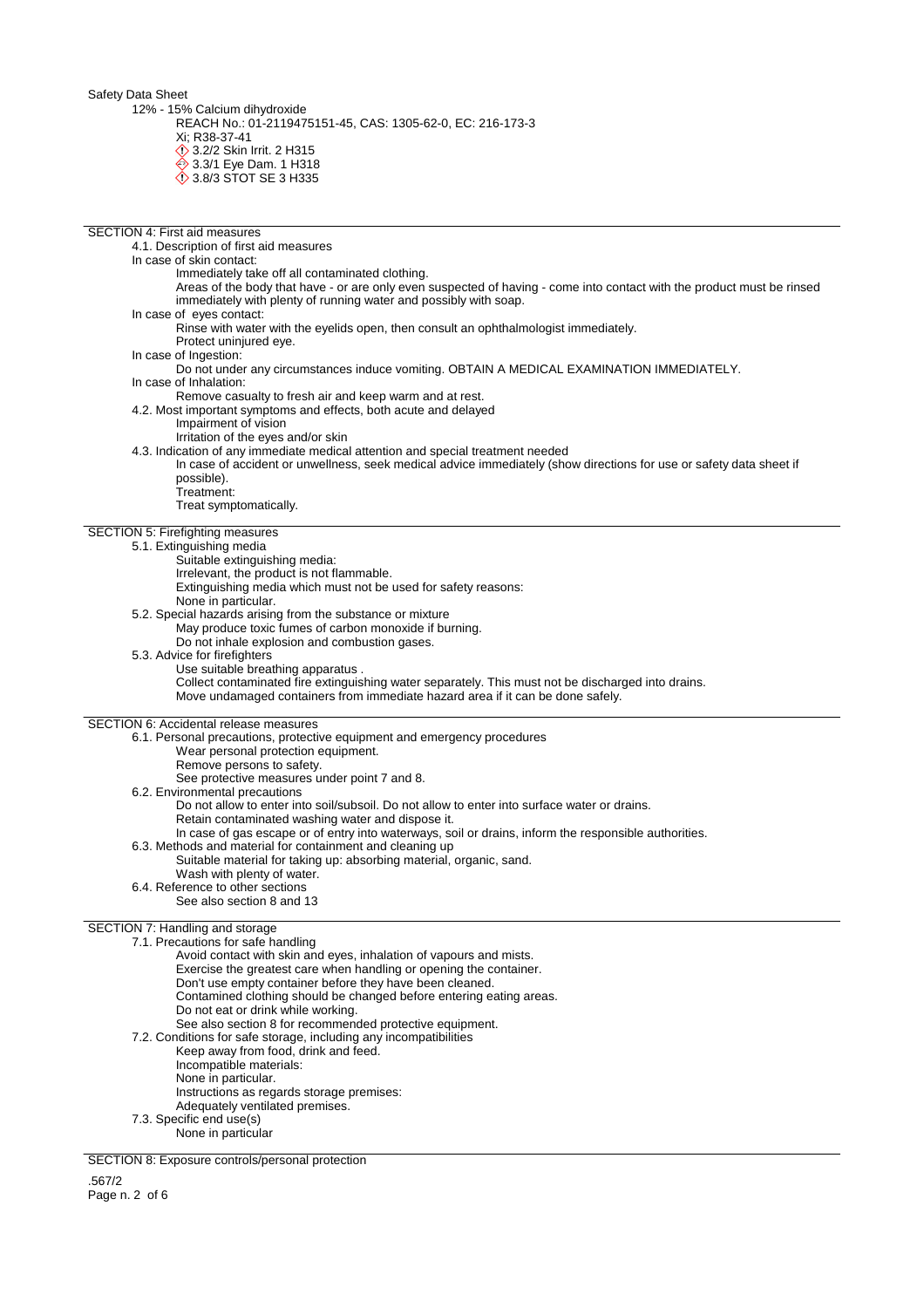| Safety Data Sheet                                                                       |                                                                                                     |  |
|-----------------------------------------------------------------------------------------|-----------------------------------------------------------------------------------------------------|--|
| 8.1. Control parameters                                                                 |                                                                                                     |  |
| Exposure limit(s):                                                                      |                                                                                                     |  |
| Calcium dihydroxide - CAS: 1305-62-0                                                    |                                                                                                     |  |
| references see bibliography)                                                            | OEL EU - LTE(8h): 5 mg/m3 - Notes: Indicative Occupational Exposure Limit Values, proposal [5] (for |  |
|                                                                                         | TLV ACGIH - LTE(8h): 5 mg/m3 - Notes: Eye, URT and skin irr                                         |  |
| <b>DNEL Values:</b>                                                                     |                                                                                                     |  |
| Data not available<br><b>PNEC Values:</b>                                               |                                                                                                     |  |
| Calcium dihydroxide - CAS: 1305-62-0                                                    |                                                                                                     |  |
| Target: Fresh Water - Value: 490 µg/l                                                   |                                                                                                     |  |
| Target: Soil - Value: 1080 mg/l                                                         |                                                                                                     |  |
| 8.2. Exposure controls<br>Eye/ face protection:                                         |                                                                                                     |  |
| Basket eye glasses.                                                                     |                                                                                                     |  |
| Skin protection                                                                         |                                                                                                     |  |
| a) protection for hands:<br>NBR (nitrile rubber) gloves.                                |                                                                                                     |  |
| In case of a prolonged use employ suitable protective gloves.                           |                                                                                                     |  |
| b) other:                                                                               |                                                                                                     |  |
| Overall.                                                                                |                                                                                                     |  |
| Respiratory protection:<br>Not needed for normal use.                                   |                                                                                                     |  |
| Thermal Hazards:                                                                        |                                                                                                     |  |
| None                                                                                    |                                                                                                     |  |
| Environmental exposure controls:<br>None                                                |                                                                                                     |  |
|                                                                                         |                                                                                                     |  |
| SECTION 9: Physical and chemical properties                                             |                                                                                                     |  |
| 9.1. Information on basic physical and chemical properties<br>Appearance and colour:    |                                                                                                     |  |
| Odour:                                                                                  | Dispersion paste various colors<br>Characteristic: almost odorless                                  |  |
| Odour threshold:                                                                        | Data not available                                                                                  |  |
| pH:                                                                                     | 12                                                                                                  |  |
| Melting point / freezing point:<br>Initial boiling point and boiling range:             | Data not available<br>Data not available                                                            |  |
| Solid/gas flammability:                                                                 | Data not available                                                                                  |  |
| Upper/lower flammability or explosive limits:                                           | Data not available                                                                                  |  |
| Vapour density:<br>Flash point:                                                         | Data not available<br>Not flammable                                                                 |  |
| Evaporation rate:                                                                       | Data not available                                                                                  |  |
| Vapour pressure:                                                                        | Data not available                                                                                  |  |
| Relative density:                                                                       | 1600 - 1700 g/l a 20°C                                                                              |  |
| Solubility in water:<br>Solubility in oil:                                              | Miscible<br>Insoluble                                                                               |  |
| Partition coefficient (n-octanol/water):                                                | Data not available                                                                                  |  |
| Auto-ignition temperature:                                                              | Data not available                                                                                  |  |
| Decomposition temperature:                                                              | Data not available<br>190000 - 220000 cP 20°C                                                       |  |
| Viscosity:<br>Explosive properties:                                                     | Data not available                                                                                  |  |
| Oxidizing properties:                                                                   | Data not available                                                                                  |  |
| 9.2. Other information                                                                  |                                                                                                     |  |
| Miscibility:<br>Fat Solubility:                                                         | Data not available<br>Data not available                                                            |  |
| Conductivity:                                                                           | Data not available                                                                                  |  |
| Substance Groups relevant properties: Data not available                                |                                                                                                     |  |
| Note: The data herein refer to QC when the product was put on the market.               |                                                                                                     |  |
| SECTION 10: Stability and reactivity                                                    |                                                                                                     |  |
| 10.1. Reactivity                                                                        |                                                                                                     |  |
| Stable under normal conditions                                                          |                                                                                                     |  |
| 10.2. Chemical stability<br>Stable under normal conditions                              |                                                                                                     |  |
| 10.3. Possibility of hazardous reactions                                                |                                                                                                     |  |
| None                                                                                    |                                                                                                     |  |
| 10.4. Conditions to avoid<br>Stable under normal conditions.                            |                                                                                                     |  |
| 10.5. Incompatible materials                                                            |                                                                                                     |  |
| None in particular.                                                                     |                                                                                                     |  |
| 10.6. Hazardous decomposition products<br>None.                                         |                                                                                                     |  |
|                                                                                         |                                                                                                     |  |
| SECTION 11: Toxicological information                                                   |                                                                                                     |  |
| 11.1. Information on toxicological effects<br>Toxicological information of the mixture: |                                                                                                     |  |
| Data not available                                                                      |                                                                                                     |  |
| Toxicological information of the main substances found in the mixture:                  |                                                                                                     |  |
| Calcium dihydroxide - CAS: 1305-62-0                                                    |                                                                                                     |  |
| .567/2<br>Page n. 3 of 6                                                                |                                                                                                     |  |
|                                                                                         |                                                                                                     |  |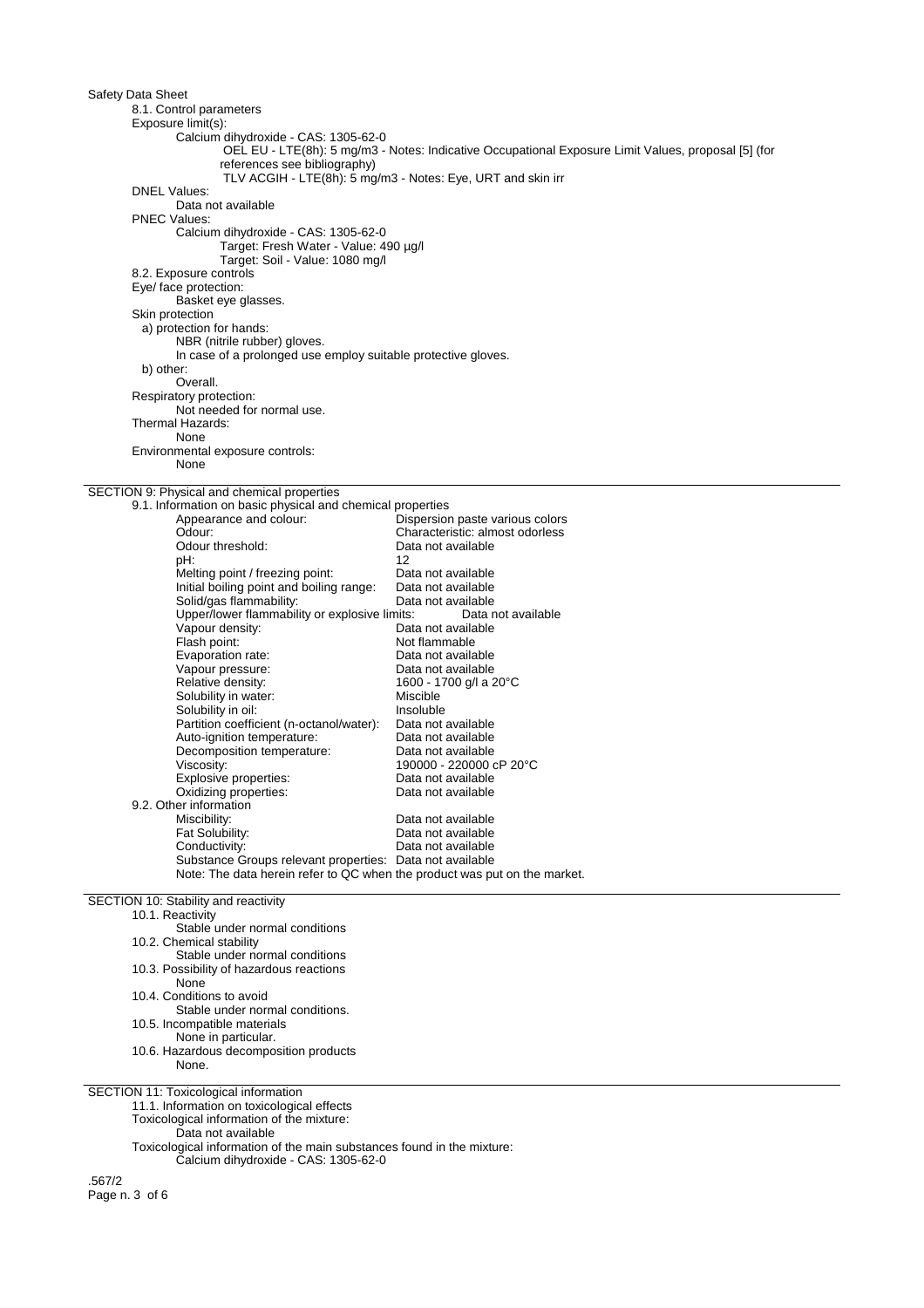## Safety Data Sheet

a) acute toxicity: Test: LD50 - Route: Oral - Species: Rat > 2000 mg/kg - Notes: OCSE 425 Test: LD50 - Route: Skin - Species: Rabbit > 2500 mg/kg - Notes: OCSE 402 b) skin corrosion/irritation: Test: Skin Irritant Positive c) serious eye damage/irritation: Test: Eye Irritant Positive j) aspiration hazard: Test: Respiratory Tract Irritant Positive If not differently specified, the information required in Regulation 453/2010/EC listed below must be considered as N.A.: a) acute toxicity; b) skin corrosion/irritation; c) serious eye damage/irritation; d) respiratory or skin sensitisation; e) germ cell mutagenicity; f) carcinogenicity; g) reproductive toxicity; h) STOT-single exposure; i) STOT-repeated exposure; j) aspiration hazard. SECTION 12: Ecological information 12.1. Toxicity Adopt good working practices, so that the product is not released into the environment. Calcium dihydroxide - CAS: 1305-62-0 a) Aquatic acute toxicity: Endpoint: EC50 - Species: Daphnia = 49.1 mg/L - Duration h: 48 - Notes: invertebrati d'acqua dolce Endpoint: LC50 - Species: Daphnia = 158 mg/L - Duration h: 96 - Notes: invertebrati d'acqua di mare Endpoint: LC50 - Species: Fish = 457 mg/L - Duration h: 96 - Notes: d'acqua di mare Endpoint: LC50 - Species: Fish = 50.6 mg/L - Duration h: 96 - Notes: d'acqua dolce

- Endpoint: EC50 Species: Algae = 184.57 mg/L Duration h: 72 Notes: d'acqua dolce
- Endpoint: NOEC Species: Algae = 48 mg/L Duration h: 72 Notes: d'acqua dolce
- 12.2. Persistence and degradability
- Data not available
- 12.3. Bioaccumulative potential
- Data not available
- 12.4. Mobility in soil
	- Data not available
- 12.5. Results of PBT and vPvB assessment
- vPvB Substances: None PBT Substances: None
- 12.6. Other adverse effects
	- None

SECTION 13: Disposal considerations 13.1. Waste treatment methods

- Recover if possible. In so doing, comply with the local and national regulations currently in force. Waste should not be disposed of by release to sewers.
	- Contaminated packaging thinners and cleaning diluents must be landfilled.
- SECTION 14: Transport information

14.1. UN number

- Not classified as dangerous in the meaning of transport regulations.
- 14.2. UN proper shipping name
	- Data not available
- 14.3. Transport hazard class(es)
- Data not available
- 14.4. Packing group
- Data not available
- 14.5. Environmental hazards

```
ADR-Enviromental Pollutant: No
```
- Data not available
- 14.6. Special precautions for user
- Data not available
- 14.7. Transport in bulk according to Annex II of MARPOL73/78 and the IBC Code Data not available

SECTION 15: Regulatory information

15.1. Safety, health and environmental regulations/legislation specific for the substance or mixture Dir. 67/548/EEC (Classification, packaging and labelling of dangerous substances). Dir. 99/45/EEC (Classification, packaging and labelling of dangerous preparations). DIR.2004/42/CE. Subcategory c Type BA limit COV 40 g/l. Contained in product < 40 g/l. Regulation (EU) No 528/2012 and subsequent amendments. Dir. 98/24/EC (Risks related to chemical agents at work). Directive 2000/39/CE (Occupational exposure limit values) and subsequent modifications: 2004/37/CE, 2006/15/CE and 2009/161/UE. Dir. 2006/8/EC Regulation (EC) n. 1907/2006 (REACH)

.567/2 Page n. 4 of 6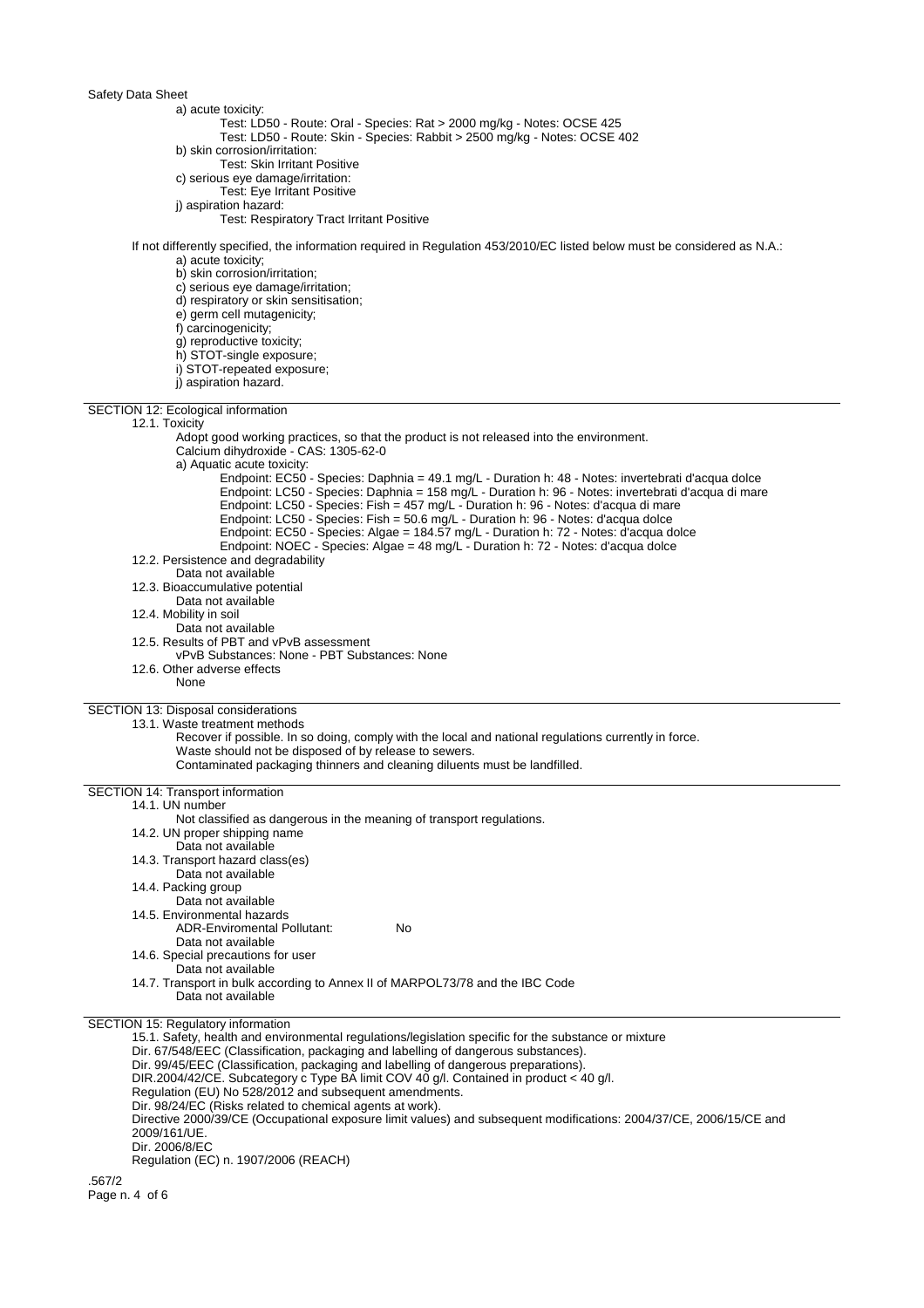Safety Data Sheet

Regulation (EC) n. 1272/2008 (CLP)

Regulation (EC) n. 790/2009 (ATP 1 CLP) and (EU) n. 758/2013

Regulation (EU) n. 453/2010 (Annex I)

Regulation (EU) n. 286/2011 (ATP 2 CLP)

Regulation (EU) n. 618/2012 (ATP 3 CLP)

Restrictions related to the product or the substances contained according to Annex XVII Regulation (EC) 1907/2006 (REACH) and subsequent modifications:

**None** 

Where applicable, refer to the following regulatory provisions :

Directive 2003/105/CE ('Activities linked to risks of serious accidents') and subsequent amendments. Regulation (EC) nr 648/2004 (detergents). 1999/13/EC (VOC directive)

15.2. Chemical safety assessment

No

## SECTION 16: Other information

Full text of phrases referred to in Section 3:

R37 Irritating to respiratory system.

R38 Irritating to skin.

R41 Risk of serious damage to eyes.

H315 Causes skin irritation.

H318 Causes serious eye damage.

H335 May cause respiratory irritation.

Paragraphs modified from the previous revision:

SECTION 1: Identification of the substance/mixture and of the company/undertaking

SECTION 2: Hazards identification

SECTION 3: Composition/information on ingredients

SECTION 4: First aid measures

SECTION 8: Exposure controls/personal protection

SECTION 9: Physical and chemical properties

SECTION 11: Toxicological information

SECTION 12: Ecological information

SECTION 14: Transport information

SECTION 15: Regulatory information

This document was prepared by a competent person who has received appropriate training.

Main bibliographic sources:

The ECHA database on registered substances.

ESIS- European chemical Substances Information System.

- eChemPortal- the global portal to Information on Chemical Substance.
- GESTIS substance database.

Insert further consulted bibliography

The information contained herein is based on our state of knowledge at the above-specified date. It refers solely to the product indicated and constitutes no guarantee of particular quality.

It is the duty of the user to ensure that this information is appropriate and complete with respect to the specific use intended. This MSDS cancels and replaces any preceding release.

Legend of acronyms and abbreviations used in the safety data sheet:

| $-99$<br>ADR: | European Agreement concerning the International Carriage of Dangerous Goods by Road.                 |
|---------------|------------------------------------------------------------------------------------------------------|
| CAS:          | Chemical Abstracts Service (division of the American Chemical Society).                              |
| CLP:          | Classification, Labeling, Packaging.                                                                 |
| DNEL:         | Derived No Effect Level.                                                                             |
| EC50:         | Median effective concentration expected to produce a certain effect in 50% of test<br>organisms      |
| ECHA:         | European Chemicals Agency                                                                            |
| EINECS:       | European Inventory of Existing Commercial Chemical Substances                                        |
| ELINCS:       | European List of notified Chemical Substances                                                        |
| GHS:          | Globally Harmonized System of Classification and Labeling of Chemicals.                              |
| IATA:         | International Air Transport Association.                                                             |
| IATA-DGR:     | Dangerous Goods Regulation by the "International Air Transport Association" (IATA).                  |
| ICAO:         | International Civil Aviation Organization.                                                           |
| ICAO-TI:      | Technical Instructions by the "International Civil Aviation Organization" (ICAO).                    |
| IC50:         | Half maximal inhibitory concentration.                                                               |
| IMDG:         | International Maritime Code for Dangerous Goods.                                                     |
| INCI:         | International Nomenclature of Cosmetic Ingredients.                                                  |
| LC50:         | Lethal concentration, for 50 percent of test population.                                             |
| LD50:         | Lethal dose, for 50 percent of test population.                                                      |
| LTE:          | Long-term exposure.                                                                                  |
| NOEC:         | No Observed Effect Concentration                                                                     |
| Numero EC:    | <b>EINECS and ELINCS Number</b>                                                                      |
| OEL:          |                                                                                                      |
| PBT:          | Persistent, Bioaccumulative and Toxic substance                                                      |
| PNEC:         | Predicted No Effect Concentration.                                                                   |
| REACH:        | Regulation (EC) No 1907/2006 Registration, Evaluation, Authorisation and Restriction of<br>Chemicals |
| RID:          | Regulation Concerning the International Transport of Dangerous Goods by Rail.                        |
|               |                                                                                                      |

.567/2 Page n. 5 of 6